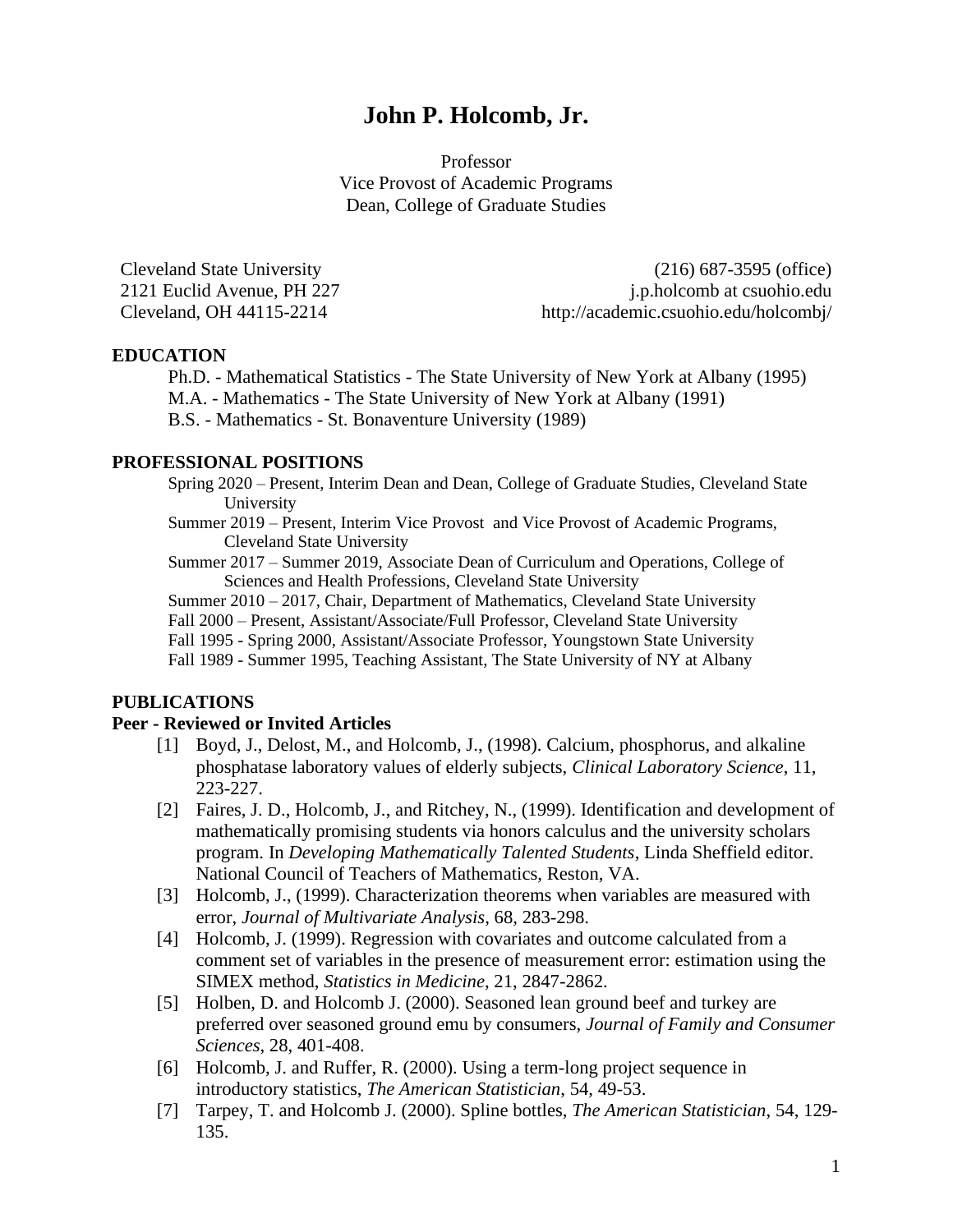- [8] Boyd, J., Rothenberg, R., and Holcomb J., (2000), The effects of bone density testing at health fairs on awareness and treatment of osteoporosis, *Arthritis Care and Research*, 13(5), 330-332.
- [9] Rothenberg, R., and Holcomb J. (2000). Guidelines for monitoring of NSAIDS, who listened? *Journal of Clinical Rheumatology,* 6(5), 258-265.
- [10] McNutt, L., Holcomb, J., and Carlson, B. (2000). Logistic Regression Analysis: When the odds ratio doesn't work - An example using intimate partner violence data, *Journal of Interpersonal Violence*, 15(10), 1050-1059.
- [11] Ruffer, R., and Holcomb, J. (2001). To build or buy: an empirical study of the characteristics affecting a firm's expansion decision, *Journal of Economics and Business*, 53(5), 481-495.
- [12] Flexer, C., Biley, K., Hinkley, A., Harkema, C., and Holcomb, J. (2002). Using sound-field to teach phonemic awareness to pre-schoolers, *The Hearing Journal*, 55(3), 38-44.
- [13] Holcomb, J., (2002). The ethics of comparison: a statistician wrestles with the orthodoxy of a control group, in Ethical Issues in the Scholarship of Teaching and Learning, Pat Hutchings, editor, Carnegie Foundation for the Advancement of Teaching.
- [14] Holben D., Smith, A., Ilich, J., Landoll, J., Holcomb, J. and Matkovik, V., (2002). Puberty does not negatively affect selenium status in young females**,** *Journal of the American Dietetic Association,* 102:1082-1087.
- [15] Boyd, J., Holcomb, J., and Rothenberg R., (2002). Physician treatment of osteoporosis in response to heel ultrasound bone mineral density reports, *Journal of Clinical Densitometry,* 5(4), 375-381.
- [16] Holben, D. H., McClincy, M. C., Holcomb J. P., Dean K. L., and Walker, C., (2004). Food security status of households in Appalachian Ohio with children in Head Start, *Journal of the American Dietetic Association,* 104:238-241.
- [17] Rothenberg, R, Boyd J., and Holcomb J., (2004). Quantitative ultrasound of the calcaneus as a screening tool to detect osteoporosis, *Journal of Clinical Densitometry,*  7:101-110.
- [18] Shih, S. Holben, D., and Holcomb, J. (2004). Self-Identified Knowledge And Practices Of Family Physicians In Appalachian Ohio Regarding Food Acquisition Of Patients, *Journal of the American Dietetic Association,* 104:1718-1721.
- [19] Holcomb, J. and Spalsbury, A. (2005). Teaching Students to Use Summary Statistics and Graphics to Clean and Analyze Data, *Journal of Statistics Education* [Online], 13(3).
- [20] Daly, J., Roenigk, K., Holcomb, J., Rogers, J., Butler, K., Gansen, J., McCabe, J., and Ruff, R., (2006). A randomized controlled trial of FNS in chronic stroke subjects, *Stroke*, 37, 172-178.
- [21] Holben, D., Barnett, M, and Holcomb, J., (2006). Food insecurity is associated with health status of older adults participating in the Commodity Supplemental Food Program, *Journal of Hunger and Environmental Nutrition*, 1(2), 89-99.
- [22] Kropf, M, Holben, D., Holcomb, J., and Anderson, H., (2007). Food security status and produce intake and behaviors of Special Supplemental Nutrition Program for Women, Infants, and Children and Farmers' Market Nutrition Program participants. *Journal of the American Dietetic Association,* 107(11), p. 1903-1908.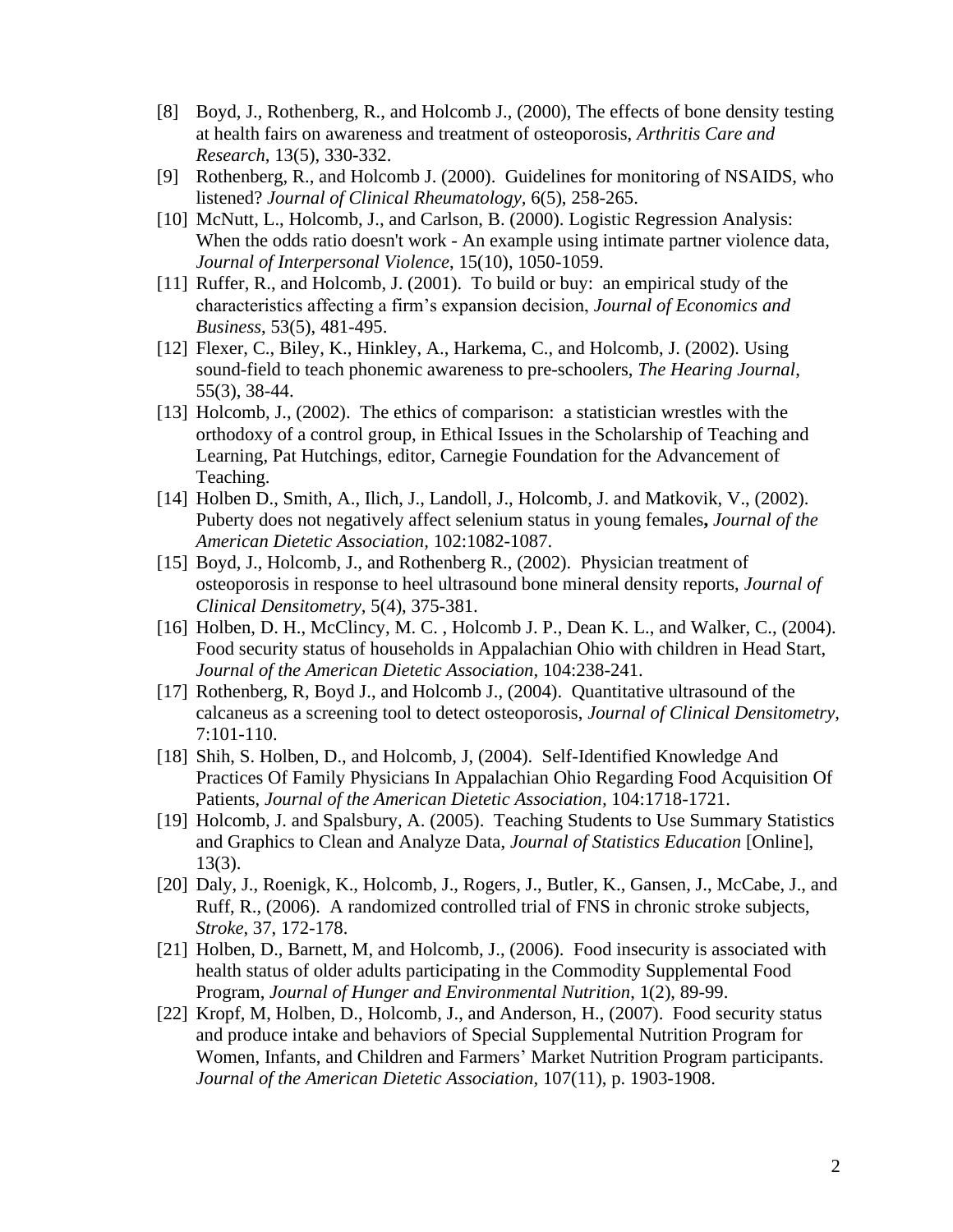- [23] Holcomb, J., and Radke-Sharpe, N., (2007) Forecasting Police Calls during Peak Times for the City of Cleveland, *Case Studies in Business, Industry, and Government Statistics*, 1(1), p. 47 - 53.
- [24] Walker J., Holben, D., Kropf, M., Holcomb, J., and Anderson H., (2007). Food insecurity is inversely associated with poor social capital and health in females from Special Supplemental Nutrition program for Women, Infants and Children households in Appalachian Ohio, *Journal of the American Dietetic Association,*  107(11), p. 1989-1993.
- [25] O'Connell, K., Holben, D., and Holcomb, J., (2007). Use of food pantries is associated with household food insecurity in Ohio. *Journal of Hunger and Environmental Nutrition,* 2(2/3), p. 93-109.
- [26] Daly, J., J., Nethery, J., McCabe, J.P., Brenner, I., Rogers, J., Gansen J., Butler, K., Roenigk, K., Burdsall, and Holcomb, J. (2009). Development and Testing of the Gait Assessment and Intervention Tool (G.A.I.T.): A Measure of Coordinated Gait Components, (2009). *Journal of Neuroscience Methods*, 178(2), 334-339.
- [27] Bletzacker, K, Holben, D., and Holcomb J. (2009). Poverty and proximity to food assistance programs are inversely related to community food security in an Appalachian Ohio region, *Journal of Hunger and Environmental Nutrition* 4(2), 172- 184*.*
- [28] Garfield, J., Zieffler, A., Kaplan, D., Cobb, G., Chance, B., and Holcomb, J. (2011). Rethinking Assessment of Student Learning in Statistics Courses, *The American Statistician* 65(1), 1-10.
- [29] Daly, J., Holcomb, J. et al. (2011). Recovery of Coordinated Gait: Randomized Controlled Stroke Trial of Functional Electrical Stimulation vs No-FES, With Weight-Supported Treadmill and Over-ground Training, *Neurorehabilitation and Neural Repair,* 25(7), 588-596.
- [30] Zimbelman, J., Daly, J, Roenigk, Butler, K., Birdsall, R., and Holcomb, J., (2012). Capability of Two Gait Measures for Detecting Response to Gait Training in Stroke Survivors: Gait Assessment and Intervention Tool and the Tinetti Gait Scale, *Archives of Physical Medicine and Rehabilitation*, 93(1), p. 129-136.
- [31] Pundik, S., Holcomb, J., Daly, J., (2012). Enhanced Life-Role Participation In Response to Comprehensive Gait Training In Chronic Stroke Survivors, *Disability and Rehabilitation*, 34(26), 2264-2271.
- [32] Ray, E., Holben, D., Holcomb, J. (2012). Food security status and produce intake behaviors, health status, and diabetes risk among women with children living on a Navajo reservation, *Journal of Hunger and Environmental Nutrition,* 7, 91-100.
- [33] Daly, J., Hrovat, K., Holcomb, J., Pundik, S., (2014). Brain control of functional reach in healthy adults and stroke survivors, *Restorative Neurology and Neuroscience*, 32(5), 559-573.
- [34] McCabe, J., Monkiewicz, M., Holcomb, J., Pundik, S., and Daly, J. (2015). Comparison of Robotics, FES, and Motor Learning Methods for Treatment of Persistent Upper Extremity Dysfunction after Stroke: a Randomized Controlled Trial, *Archives of Physical Medicine and Rehabilitation,* 96(6), 981-990.
- [35] Holcomb, J. (2015). Presenting Evidence in the Field that Invented the Randomized Clinical Trial, in Doing the Scholarship of Teaching and Learning, Jacqueline Dewar and Curtis Bennett editors, Mathematics Association of America, Notes # 83, Washington DC.
- [36] Holcomb, J. (2015). Consider a Career in Statistics, *Chance,* 28(4), 30-33.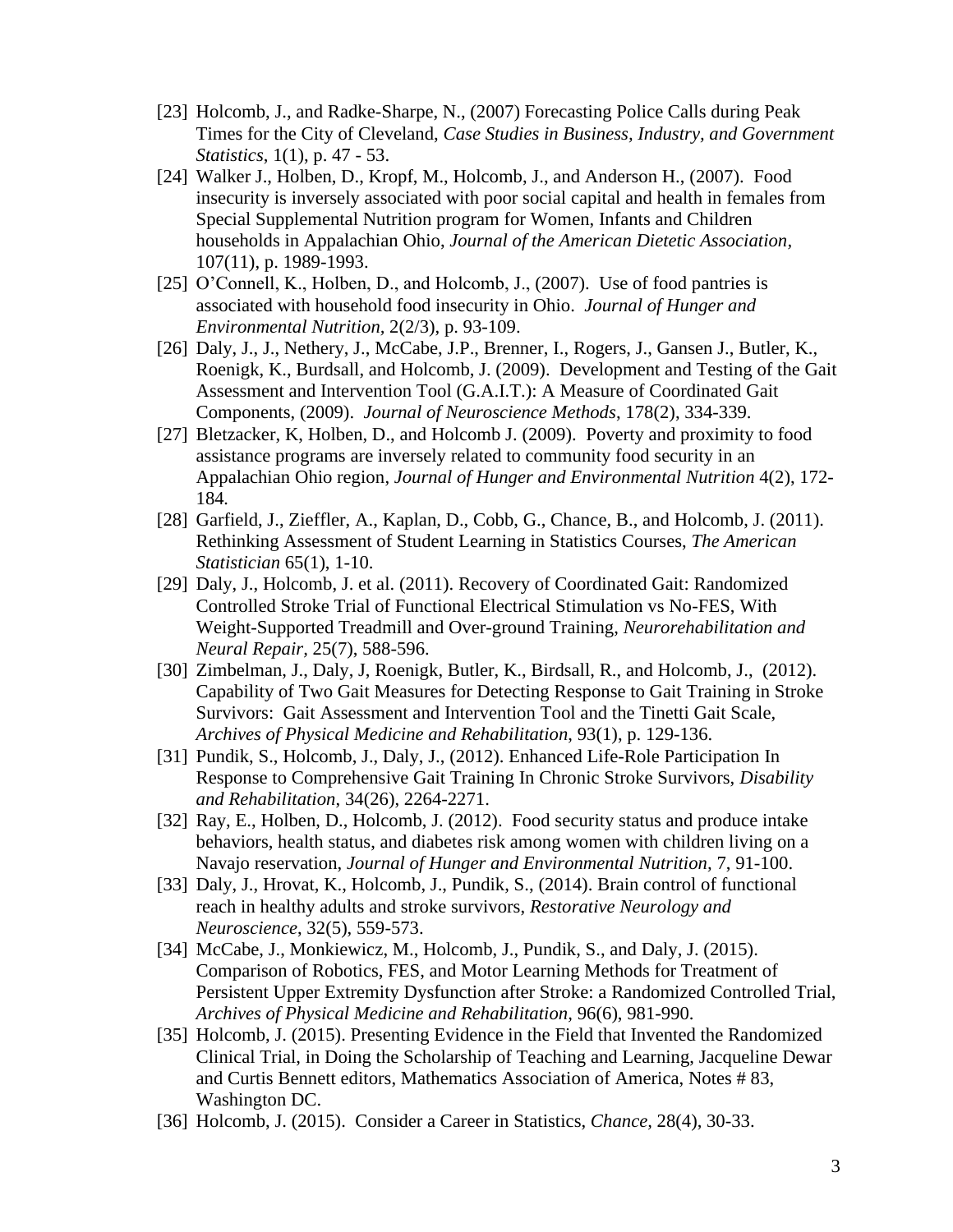- [37] Holcomb, J., Quinn, L., Short, T. (2015). Seeking the Niche for Traditional Mathematics within Undergraduate Statistics and Data Science Curricula, *The American Statistician Online Discussion: Special Issue on Statistics and the Undergraduate Curriculum.*
- [38] Bénéteau, C., Fox, G., Xu, X., Lewis, J., Ramachandran, K., Campbell, S., Holcomb, J. (2016). Peer-Led Guided Inquiry in Calculus at the University of South Florida, *Journal of STEM Education*, 17(2), 5-13.
- [39] Carver, S., Van Sickle, J., Holcomb, J., Quinn, C., Jackson D., Resnick A., Duffy, S., Sridhar, N., Marquard, M., (2017). Operation STEM: increasing success and improving retention among first-generation and underrepresented minority students in STEM, *Journal of STEM Education,* 18(3).
- [40] Fox, G., Campbell S., Grinshpan, A., Xu, X., Holcomb, J., Bénéteau, C., Lewis, J., Ramachandran, K., (2017). Implementing Projects in Calculus on a Large Scale at the University of South Florida, *Journal of STEM Education*, 18(3), 30-38.
- [41] Vincent, V., Bowen, W., and Holcomb, J., (2018). Vehicle Fuel Economy and Vehicle Miles Traveled: An Empirical Investigation of Jevon's Paradox, *Energy Research and Social Science,* 38, 19-27.*.*
- [42] Quinn, C., Carver, S., Holcomb Jr. et. al. (2019). Music as Math Waves: Exploring Trigonometry through Sound, *Journal of Mathematics and the Arts,*13:1-2, 173-184*.*
- [43] Daly, J., McCabe, J. Holcomb, J., Monkiewicz, M., Brenner, I., Rogers, J., Gansen, J., and Pundik, S., (2019). Long-Dose Intensive Therapy is Necessary for Strong, Clinically Significant, Upper Limb Functional Gains and Retained Gains in Severe/Moderate Chronic Stroke, *Neurorehabilitation and Neural Repair,* 33(7), 523- 537.
- [44] Van Sickle, J., Schuler, K., Holcomb, J. P., Carver. S., Resnick, A., Quinn, C., Jackson, D., Duffy, S., Sridhar, N. (2020). Closing the Achievement Gap for Underrepresented Minority Students in STEM. *Journal of STEM Education: Innovations and Research*: 21 (2), 5-18.
- [45] Sandha P, Holcomb J. P, Holben D. H. (2021) Household food security and gardening of mothers with young children living on Prince Edward Island. *Journal of Hunger and Environmental Nutrition.* In press. Accepted on January 5, 2021.

# **Textbook Writing**

- Reviser for 8<sup>th</sup> edition, Biostatistics: A Foundation for Analysis in the Health Sciences, by Wayne Daniel. Rewrote and updated hundreds of examples and exercises using actual medical data from researchers around the world, John Wiley and Sons, Fall 2004.
- Co-author for  $9<sup>th</sup>$ ,  $10<sup>th</sup>$ ,  $11<sup>th</sup>$ , and  $12<sup>th</sup>$  editions, Mathematics with Applications and Finite Mathematics with Marge Lial, Thomas Hungerford, and Bernadette Mullins. Rewrote/updated chapters dealing with probability, statistics, finite mathematics, and calculus for this widely-adopted text for business, sociology, and life science majors, Pearson, Spring 2006 and Spring 2010 Spring 2014, and Spring 2018.

#### **FUNDED GRANT ACTIVITY**

| Role   | <b>Funding Agency</b> | <b>Project Title</b>      | -0∴                  | <b>Duration</b> | Grant    |
|--------|-----------------------|---------------------------|----------------------|-----------------|----------|
|        |                       |                           | <b>Investigators</b> |                 | Award    |
| Campus | Ohio Department of    | Strong Start to Finish II |                      | 2019-2021       | \$19,000 |
| ∟ead   | Education             |                           |                      |                 |          |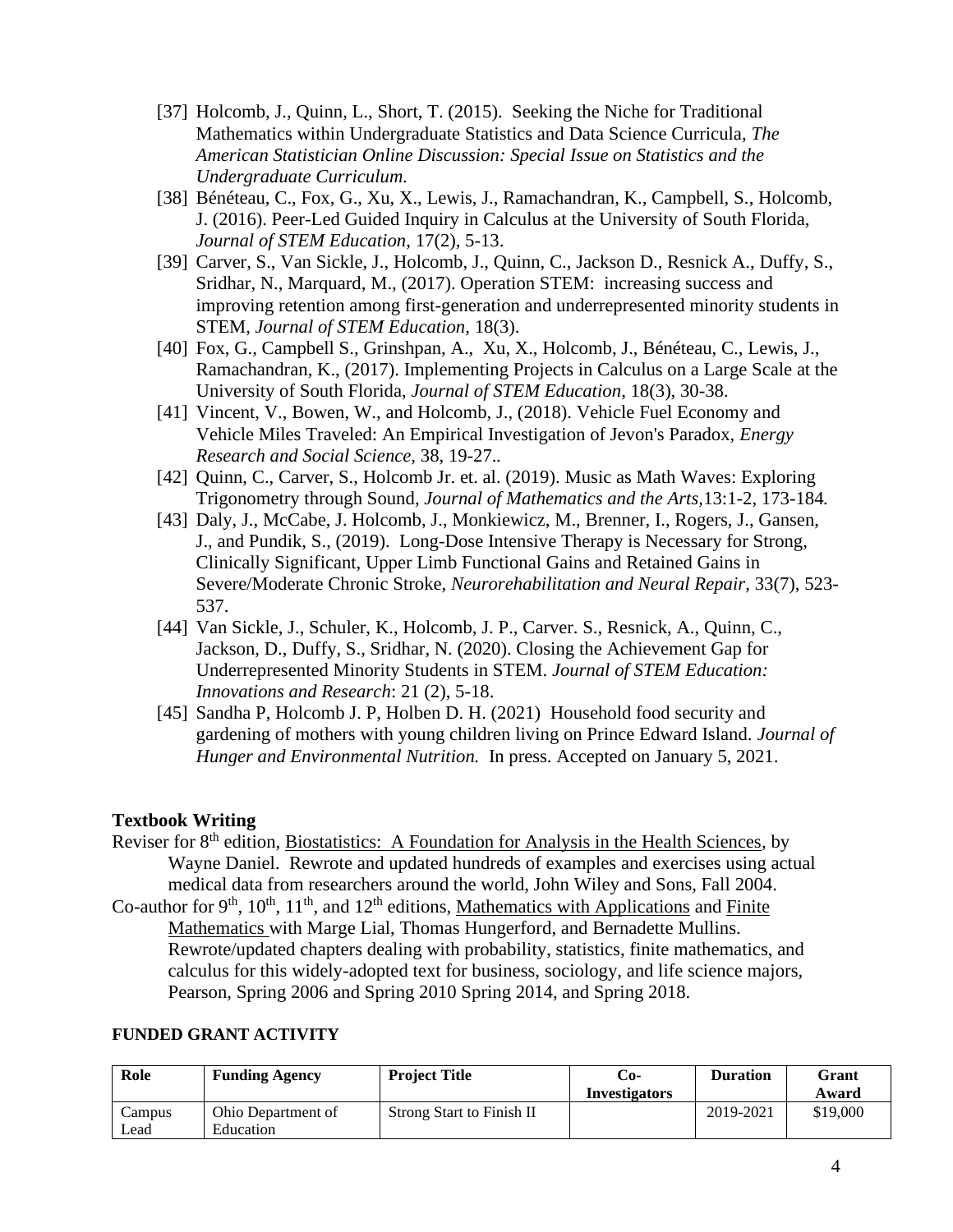| Campus                    | Ohio Department of          | <b>Short Terms Certificates</b>                   | Ronnie Dunn,          | 2018-2020 | \$110,000               |
|---------------------------|-----------------------------|---------------------------------------------------|-----------------------|-----------|-------------------------|
| Lead                      | Education                   |                                                   | Peter Meiksins        |           |                         |
| Principal                 | Association of Public       | <b>Adaptive Learning</b>                          | Peter Meiksins        | 2018-2021 | 22,913                  |
| Investigator              | Land-grant Universities     |                                                   |                       |           |                         |
|                           | (APLU)                      |                                                   |                       |           |                         |
| Local                     | NSF-HRD                     | The Ohio LSAMP Alliance                           | <b>Bruce McPheron</b> | 2018-2023 | \$4,500,000             |
| Principal                 |                             |                                                   | (PI) James            |           | (approx.                |
| Investigator              |                             |                                                   | Moore III (Co-        |           | \$225,000 @             |
|                           |                             |                                                   | PI) Dorinda           |           | CSU)                    |
|                           |                             |                                                   | Gallant (Co-PI)       |           |                         |
|                           |                             |                                                   |                       |           |                         |
| Principal                 | NSF-DUE-STEP                | Mathematics Achievement                           | Duffy, S.,            | 2012-2018 | \$925,159               |
| Investigator              | Program                     | as a Step for STEM                                | Jackson, D., and      |           |                         |
|                           |                             | <b>Success (Renamed</b>                           | Resnick, A.           |           |                         |
|                           |                             | Operation STEM)                                   |                       |           |                         |
| Local                     | NSF-HRD                     | The Ohio LSAMP Alliance                           | Fink, B. (PI)         | 2013-2018 | \$1,399,782             |
| Principal<br>Investigator |                             |                                                   |                       |           | (approx.<br>\$300,000 @ |
|                           |                             |                                                   |                       |           | CSU)                    |
| $Co-$                     | NSF-DUE Robert Noyce        | <b>MUST STEM Fellows</b>                          | Goodell, J., (PI),    | 2011-2016 | \$1,199,998             |
| Principal                 | Scholarship Program         |                                                   | Sridhar, N.,          |           |                         |
| Investigator              |                             |                                                   | Jackson, D.,          |           |                         |
|                           |                             |                                                   | Corrigan, D.          |           |                         |
| Principal                 | Cleveland State             | Mathematics Emporium                              | John Walsh            | 2013      | \$741,668               |
| Investigator              | University                  |                                                   |                       |           |                         |
| External                  | <b>National Science</b>     | A STEP to grow in                                 | Ramachandran,         | 2008-2013 | \$1,573,237             |
| Evaluator                 | <b>Foundation DUE -CCLI</b> | science-engineering-                              | Grinshpan,            |           |                         |
|                           |                             | mathematics undergraduate                         | Bénéteau,             |           |                         |
|                           |                             |                                                   |                       |           |                         |
|                           |                             | degrees                                           | Campbell, Fox,        |           |                         |
|                           |                             |                                                   | and Lewis,            |           |                         |
|                           |                             |                                                   | University of         |           |                         |
|                           |                             |                                                   | South Florida         |           |                         |
| Consultant                | <b>National Science</b>     | Change Agents for                                 | Garfield,             | 2008-2011 | \$318,290               |
|                           | <b>Foundation DUE-CCLI</b>  | Teaching and Learning                             | delMas, Zieffler,     |           |                         |
| Statistical               | Veteran's Administration    | Statistics (CATALST)                              | <b>UMN</b><br>Daly,   | 2005-2011 |                         |
| Consultant                | Rehabilitation, Research,   | CNS plasticity induced by<br>motor learning       | J., Cleveland VA      |           | \$3,174,000             |
|                           | and Development             | technologies                                      | Hospital              |           |                         |
|                           | Service                     |                                                   |                       |           |                         |
| External                  | National Science            | <b>Concepts of Statistical</b>                    | Rossman, A.,          | 2007-2008 | \$149,842               |
| Evaluator                 | <b>Foundation DUE -CCLI</b> | Inference: A                                      | and Chance, B.,       |           |                         |
|                           |                             | Randomization-Based                               | Cal Poly San          |           |                         |
|                           |                             | Curriculum                                        | Luis Obispo           |           |                         |
| Statistical               | Ohio University             | Food Security among WIC                           | Holben, D., Ohio      | 2006      | \$5,622                 |
| Consultant                |                             | and Farmer's Market Users<br>in Appalachian Women | University            |           |                         |

# **PRESENTATIONS National Convention Addresses**

- "Using Actual Data sets in Elementary Statistics," Joint Mathematics Meetings, Seattle, WA, August 1996.
- "Characterization Theorems when Variables are Measured with Error," Joint Statistical Meetings, Chicago, IL, August 1996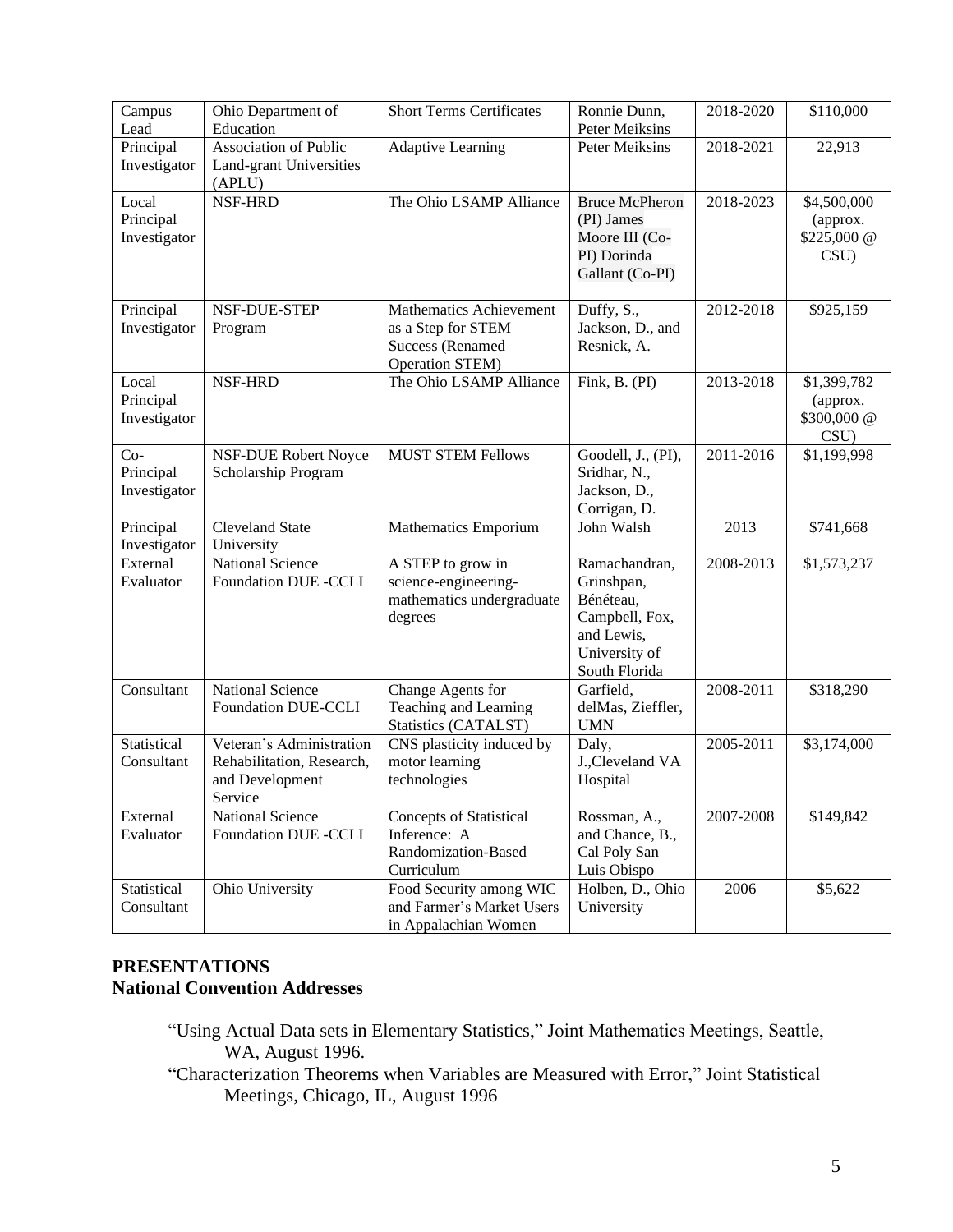- "Simulation Extrapolation Estimation for Calculated Variables," Joint Statistical Meetings, Anaheim, CA, August 1997.
- "Using a Term-long Project Sequence to Teach Introductory Data Analysis," Joint Statistical Meetings, Dallas, TX, August 1998.
- "Using Real Data for Authentic Assessment," Joint Statistical Meetings, New York, NY, August 2002.
- "Rethinking Assessment in Statistics Education: Realigning Goals and Practices," Discussant, Joint Statistical Meetings, San Francisco, CA, August 2003.
- "Teaching Students to Use Summary Statistics and Graphics to Clean and Analyze Data," Joint Statistical Meetings, Toronto, CA, August 2004.
- "Turning Your Class into a Research Lab", United States Conference on Teaching Statistics (USCOTS), Columbus, OH, May 2005.
- "Career Advice in Statistics Education: A panel discussion including Waller Education Award Winners", Invited Session, Joint Statistical Meetings, Minneapolis, MN, August 2005.
- "Spanning the Parametric/Nonparametric Divide", Invited Session, Joint Statistical Meetings, Seattle, WA, August 2006.
- "Issues in Conducting Experiments in Statistical Education," Invited Session, Joint Statistical Meetings, Salt Lake City, UT, July 2007.
- "Innovative Ideas in Assessment," Discussant, Invited Session, Joint Statistical Meetings, Denver, CO, August 2008.
- "What's Right with Undergraduate Statistics," Speaker, Closing Plenary, United States Conference on Teaching Statistics, Penn State University, June 2015.

# **Invited and Keynote Addresses at International and National Theme Based Conferences**

- "Assessing Student Learning from Collaborative and Written Project Reports," First Annual Joint UK and USA Conference on the Scholarship of Teaching and Learning, co-sponsored by the University of East London, and City University of London, London, England, June 2001.
- "Defining the Problem," Carnegie Conference on the Scholarship of Teaching and Learning, Youngstown State University, February 2001.
- "Assessing Student Learning from Collaborative and Written Project Reports," New Directions in the Scholarship of Leaching and Learning Conference, Bowling Green State University, November, 2001.
- "Making the Case: Retention, Tenure, Promotion, and the Scholarship of Teaching and Learning," American Association of Colleges and Universities Conference on Liberal Education, Washington, DC, January, 2004.
- "Authentic Assessment in Introductory Statistics," ARTIST Roundtable Conference, Lawrence University, Appleton, WI., August, 2004.
- "Understanding Lies, Damned Lies, and Statistics: A Look at Why So Many People Find Statistics Frustrating," Ohio Section of the Mathematics Association of America, Miami University, April 2005.
- "Calls For 911 Service: A Collaboration Between Cleveland State University and the Cleveland City Police Department," International Conference on Teaching Statistics (ICOTS), Salvador, Brazil, July, 2006.
- "Writing and Data Analysis Projects for Introductory Statistics," CAUSE Webinar to national audience, Fall 2006.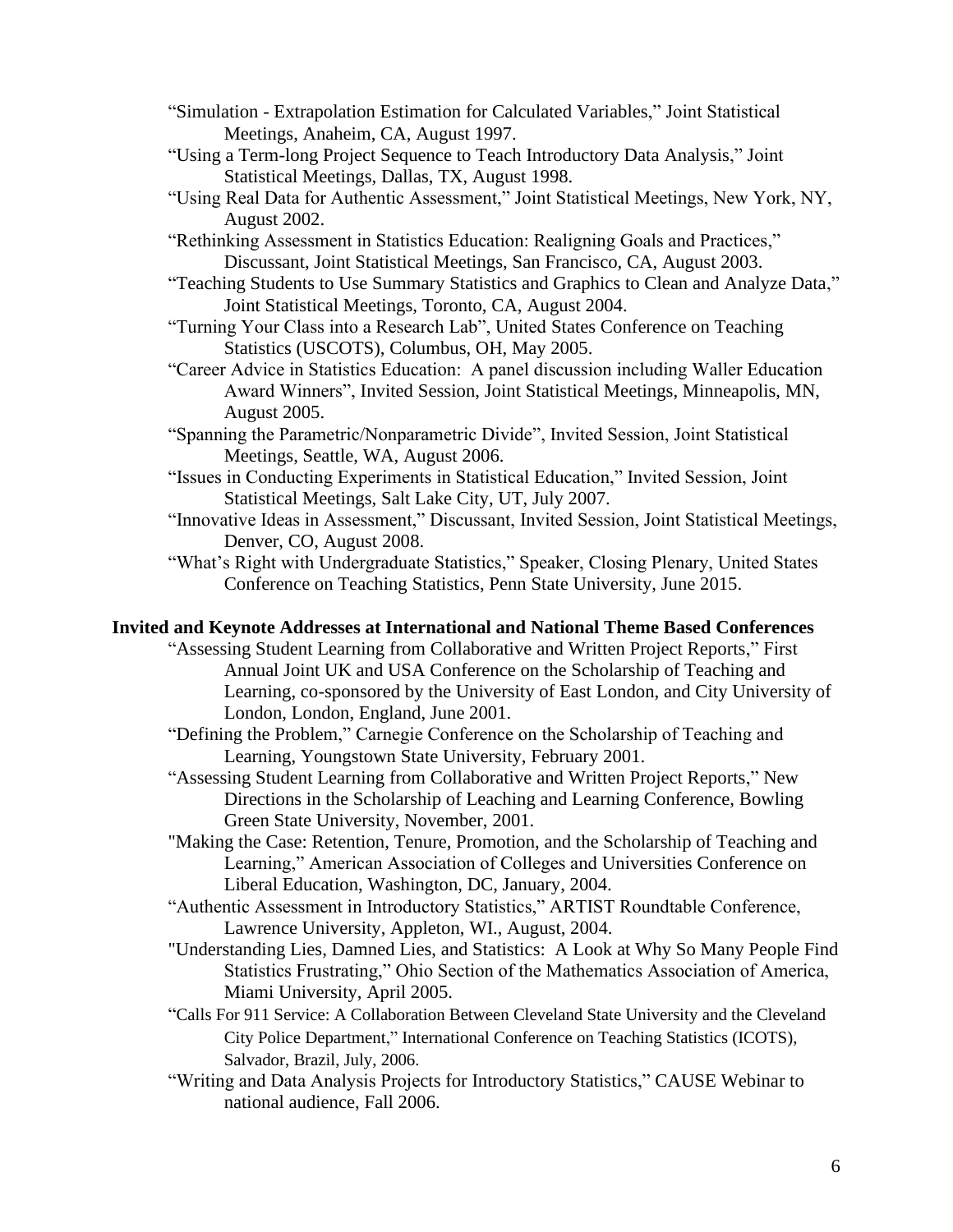- "Introducing Concepts of Statistical Inference via Randomization Tests," International Conference on Teaching Statistics (ICOTS), Ljubljana, Slovenia, July 2010.
- "Exploring Student Understanding of Significance in Randomization-based Courses, International Statistics Institute Congress, Dublin, Ireland, August 2011.

#### **Invited Workshop Presentations**

- "Using Projects in Introductory Statistics," NSF-Sponsored 5 day Workshop, Hope, Michigan, 1999.
- "Using Real Data in a Term Long Project Sequence," and "Take Home Examinations for Use in Introductory Statistics," Beyond the Formula V Conference, Rochester, New York, August 2001.
- "Real Data for Projects and Take Home Examinations," Teaching Statistics 2 day Workshop, Eastern Kentucky University, May 2004.
- "Alternate Assessment for Introductory Statistics," Assessment Workshop, Minneapolis, MN., August, 2005 and MAA Minicourse, San Antonio, TX, January, 2006.
- "A Beginner's Guide to SoTL", MAA Minicourse, San Antonio, TX, January, 2006.
- "Making Statistics Real: Quantifying Health Effects of Domestic Violence", Beyond AP Statistics, Bowling Green, OH, April 2006.
- "Navigating the First Statistics Service Course," CAUSE 5 day workshop, Rochester, NY August 2007.
- "Conceptual Statistics Initiative," A CAUSE workshop, Joint Mathematics Meetings, San Diego, CA, January 2008.
- "Introducing Concepts of Statistical Inference," A CAUSE workshop, USCOTS, Columbus, OH, June 2009.
- "Become a Catalyst for Change in Statistics Education," A CAUSE workshop, USCOTS, Columbus, OH, June 2009 and the Joint Mathematics Meetings, San Francisco, CA, January, 2010.

#### **Colloquiums**

- "Team Teaching Statistics Service Courses," Statistical Education Conference, Case Western Reserve University, October 1995.
- "Communicating Data," Clarion University, March 1996.
- "Visual Display of Statistical Data," Slippery Rock University, October, 1997 and January, 2004; St. Bonaventure University, May 1996.
- "Simulation Extrapolation Estimation for Calculated Variables," Wright State University, May 1998; Case Western Reserve University, October 1996.
- "To Build or Merge that is the Question," St. Bonaventure University, September 2000.
- "Health Outcomes of Domestic Violence: A Statistical Analysis," Seton Hall University, December 2000; Villanova University, November 1999; Westminster College, February 1999; Xavier University, March 1998.
- "The Scholarship of Teaching and Learning: A Humble Example in Introductory Statistics," Ohio Project NExT, The Ohio State University, April 2003, Wright State University, February, 2004.
- "A Statistician Learns about Osteoporosis: a Summary of Methods and Results," Youngstown State University, April 2003.
- "Teaching Statistics at the College Level: How Did I Get Here?" The Ohio State University, Fall 2006.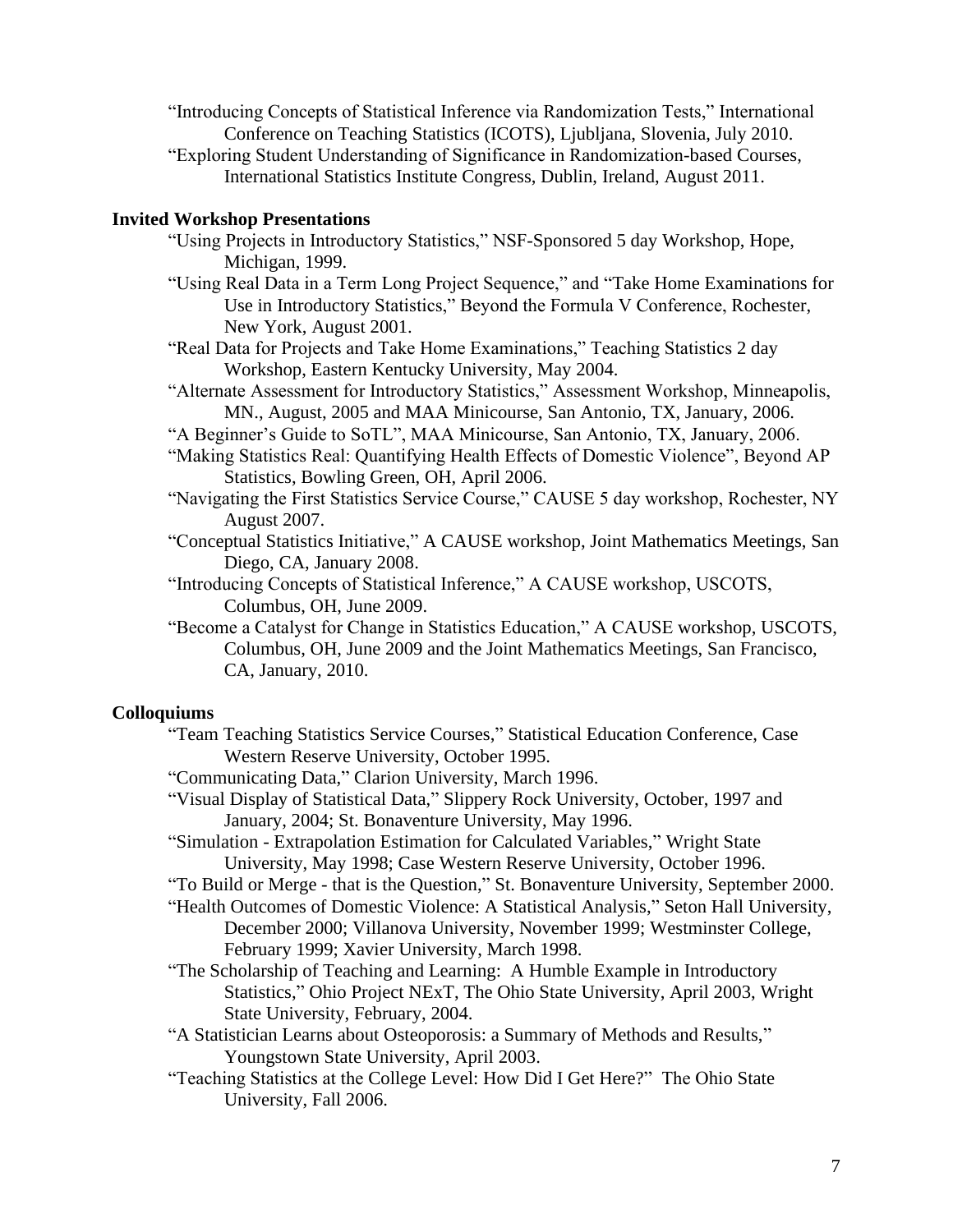"Forecasting Police Calls during Peak Times for the City of Cleveland: A Case Study," Case Western Reserve University, April 2007, Cal Poly San Luis Obispo, May 2007, and Kenyon College, April, 2008.

# **High School Outreach**

"Consider a Career in Statistics," High Schools in Northeast Ohio, 2014-present. "Consider a Career in Statistics, Mathfest, Youngstown State University, October 2015.

# **CONSULTING**

| CONSULTIMA                                                                              |
|-----------------------------------------------------------------------------------------|
| Hoppe, Frey, Hewitt & Milligan, Attorneys at Law, 1996-1998                             |
| Completed probability estimation for litigation cases.                                  |
| City Clerk Candidate Sara Brown-Clark, 1999                                             |
| Completed statistical analysis of voting patterns across precincts in city of           |
| Youngstown to estimate results with a candidate who had withdrawn from race.            |
| Berea School District, Berea, OH; Evaluator, 2000-2001                                  |
| Statistical Analysis for phoneme project to evaluate how children acquire               |
| sound recognition.                                                                      |
| Seton Hall University, South Orange, NJ, External Evaluator, 2000-2003                  |
| External evaluator for innovative statistics education reform across several            |
| departments.                                                                            |
| Northeast Ohio Regional Sewer District, Cleveland, OH, 2002                             |
| Simulated Sewage plant discharge levels from Cuyahoga River flow data for Ohio          |
| EPA report.                                                                             |
| Assessment Resource Tools for Improving Statistical Education (ARTIST), Content         |
| Consultant for NSF funded grant related to assessment in statistics education.          |
| ThinkFive Initiative, External Evaluator and Developer, Summer 2002                     |
| External evaluator and developer of on-line course materials for students and           |
| teachers of AP statistics.                                                              |
| Introductory Statistics, Advisory Panel Member, new text by Alan Agresti and Chris      |
| Franklin to be published by Prentice-Hall.                                              |
| Northeast Ohio Regional Sewer District, Cleveland, OH, 2006,                            |
| Modeled bacteria levels of local beaches.                                               |
| Northeast Ohio Regional Sewer District, Cleveland, OH, 2008-2009,                       |
| Modeled bacteria levels of local beaches and investigated data analysis methods         |
| for water safety.                                                                       |
| Site Visitor, St. Cloud State University, Academic Program Review, Department of        |
| Mathematics and Statistics, Spring 2016.                                                |
| Statistics Panelist, Dana Center at the University of Texas, State Transfer Guidelines, |
| Spring 2017.                                                                            |
|                                                                                         |
|                                                                                         |
| PROFESSIONAL SOCIETIES<br>D. M., Englan Mathematica Homona Coolativ                     |
|                                                                                         |

Pi Mu Epsilon Mathematics Honors Society Mathematics Association of America American Statistical Association Project Kaleidoscope - Science, Engineering, Mathematics, and Technology Faculty for the 21st Century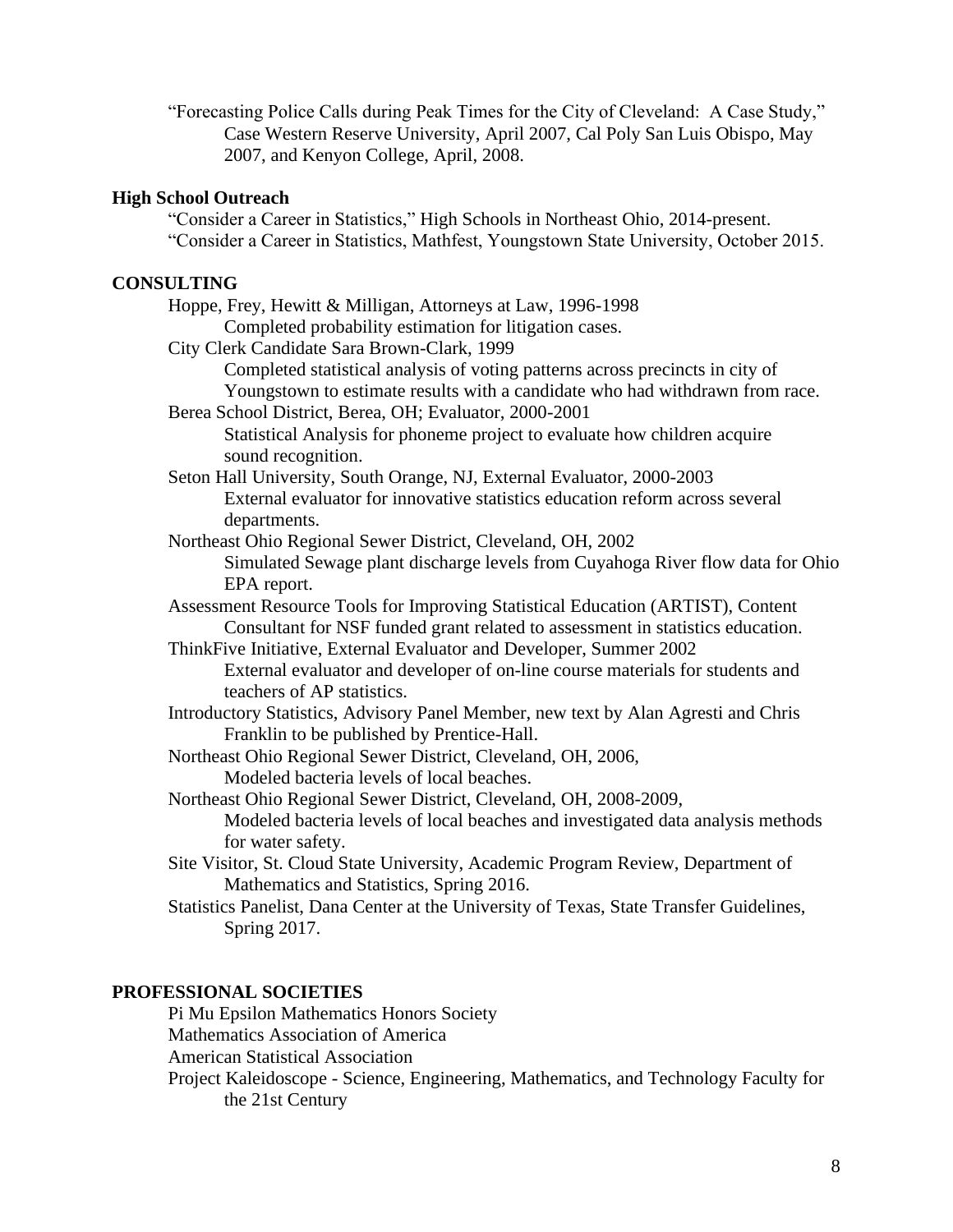### **HONORS AND AWARDS**

Project NExT Fellowship, Exxon Foundation and MAA, Summer 1995 Master Teacher, YSU College of Arts and Sciences, 1997-2000

Distinguished Professor, Teaching, Youngstown State University, Spring 1998

Carnegie Scholar, Carnegie Foundation for the Advancement of Teaching, 2000-2001

Waller Award for Teaching Excellence of Introductory Statistics, American Statistical Association, Summer 2003.

Distinguished Faculty Teaching Award, Cleveland State University, Fall 2005. Chapter Service Recognition Award, American Statistical Association, August, 2006.

#### **STUDENT ADVISEES**

Mathematics (Graduate Exit Projects)

Julie Thornton, "Prediction and Diagnosis of Osteoporosis," 2001 Mark Backues, "SAS Programming with Yeast Data," 2002 Diem Hong Vuong, "Data Analysis of 911 Calls in the City of Cleveland in 2002," 2004 Michael Scott, "Teaching Linear Algebra and Multivariable Calculus with Technology," 2004 Vasile Lucien Pop, "Analyzing Cleveland Police Data by District and Building a Cleveland State University Enrollment Funnel," 2004 Rich Mociolek, "Cleveland Police Department: Officer Complaint Analysis 2000 – 2003," 2005 Michael Sarnowski, "Significance of Soil Moisture in Lythrum Salicaria (Canadian Weed)," 2005 Craig Jones, "Comparing Linear, Poisson, and ARIMA Modeling with Application to Cleveland Police Data," 2005

Lauren Sullenberger, "Comparing Multiple Regression Methods for Ordinal Data Applied to Stroke Research Data," 2005

Mark Skor, "Analysis of Summer Enrollment Survey, Student Demographics, and the 2005 Enrollment Cycle," 2006

Blerta Mellani, "Analysis of Ohio Graduation Test Scores for Parma School District," 2008.

Conrad Oyatsi, "The Correlation of Education and Military Expenditures with Linguistic Diversity, Economic Inequality, and Corruption," 2008

Kathleen Adams, "Analysis of Student Performance and Cleveland Central Catholic High School," 2008.

Artur Goduni, "Analysis of EEG Data for Brain Computer Interface," 2009.

Megan Scheider, "A retrospective study of time of day effects on mathematics and science performance in secondary school students," 2009.

Dan Shepherd, "Is Advantage Math Advantageous?" 2009.

Chris Reid, "A Time Series Analysis of 1999-2008 U.S. Traffic Fatalities," 2010.

Terry Provost, "Modeling Income Distribution in the U.S. (2007)," 2010.

Veronica Foster, "Predicting the 2010-2015 populations of Cuyahoga County, OH using correlates: time, poverty, unemployment, and births," 2010.

Wayne Colonna, "A Regression Analysis of the National Basketball Association," 2010. Robert Zivsak, "Building a Course Portfolio to Teach AP Statistics," 2010

Amanda Dew, "Analysis of Student Evaluation and Department Pass Rates," 2011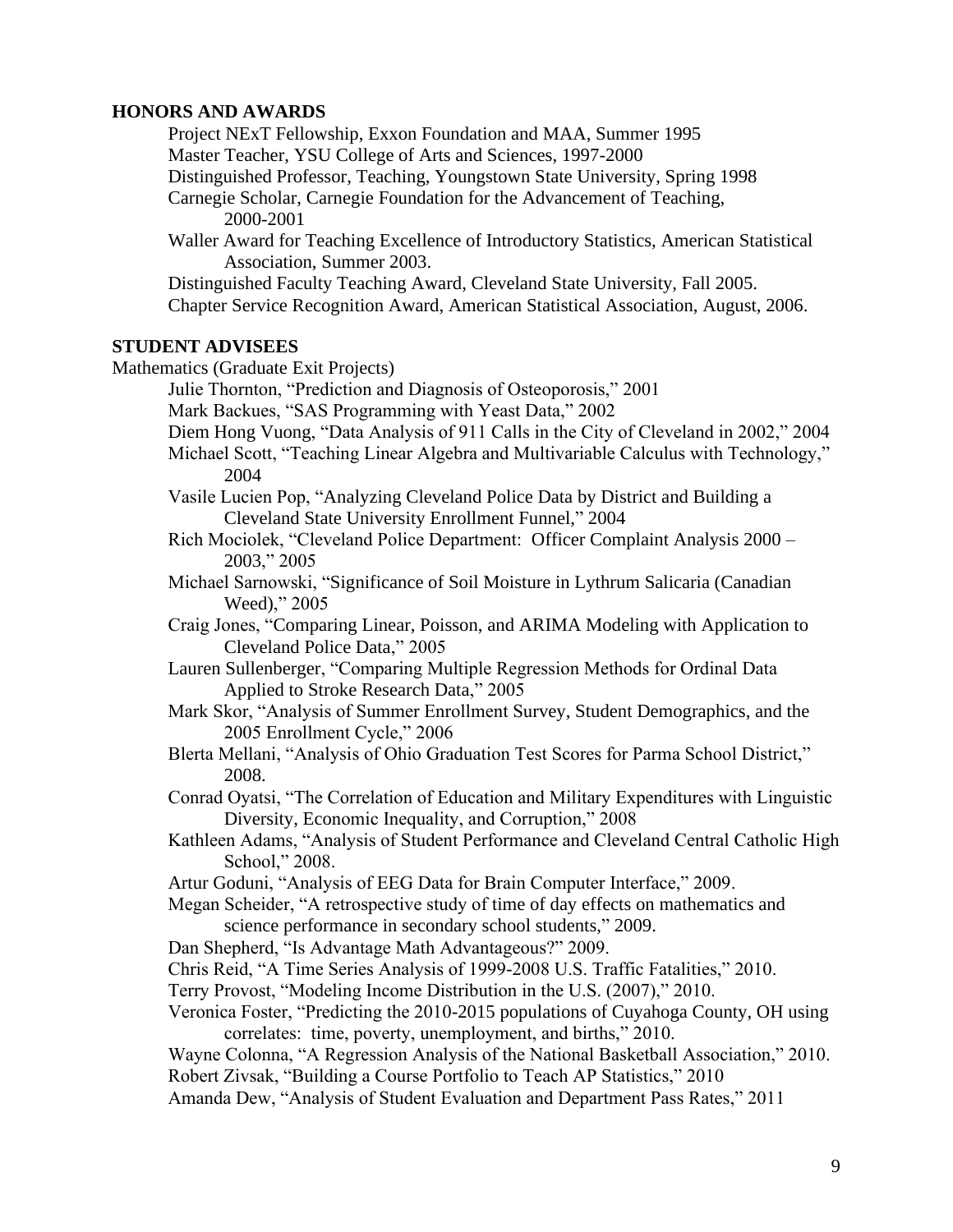Athanasius Lunjebe, "Linear Regression and LOESS Models for Brian Imaging Data," 2011

Thomas Tarver, "Time series analysis and forecasting methods for commercial and industrial electricity demand at Cleveland Public Power," 2014

William Junkin, "Econometric Analysis of Financial Time Series Data," 2015. Kristal Mills, "Business Analytics with Excel," 2016.

Mathematics (Undergraduate Senior Projects)

Nathan Smith, "Use and Satisfaction of the CSU Mathematics Assistance Center," 2009 Chris Reid, "A Statistical Analysis of all 2005 Fatal Car Accidents in the United States," 2008.

Michael McGuire, "Analysis of a Droplet in Spray," 2009.

Tyler Vance, "The Achievement Gap in Chemistry," 2019.

Henry Lynes, "The Achievement Gap and Student Success in Introductory Mathematics Classes," 2019.

Jordan Sadler, "Analysis of Precalculus I – Calculus II Sequence," 2020

#### Masters of Public Health

Ray Harvey, "A meta-analytical review of the perceived threat of HIV among gay men from 1980-2003," 2004

### Electrical Engineering

Sailesh Shastri, "Predicting Public Supply Water Use in Ohio Using Regression," 2005 (co-advised with Dr. Yongjian Fu)

# **PROFESSIONAL SERVICE**

Reviewer, National Science Foundation,

Conference Organizer, Statistics Educators Conference for greater Northeast Ohio, Spring 1997

National Page Webmaster, Pi Mu Epsilon Council, 1998-2000

Associate Editor, *Journal of Statistics Education*, 1998-2004

Referee, *The American Statistician*, 1999, 2003, 2006-2008

*Journal of the Royal Statistical Society – Series B*, 2002

*Journal of Statistics Education,* 2005-2010

*Technology Innovations in Statistics Education,* 2007, 2008, 2010, 2011

*College Mathematics Journal,* 2008 and 2009

*Bone,* 2009

*Learning and Individual Differences,* 2011

Session Organizer, Projects in Statistics Education, Joint Statistical Meetings, Summer 1999

- Session Organizer, Distance Learning, Joint Statistical Meetings, Summer 2000
- Roundtable Lunch Discussion Organizer, Joint Statistical Meetings, Summer 2001
- Ohio NExT Organizer, Recruitment coordinator for OH MAA Section, Summer 2001- 2003

Committee Member, Joint MAA-ASA Committee, 2001-2007

Advisory Board Member, ASA representative to the MAA advisory board for the Committee on Mathematics Competitions, 2001 – 2007

Program Chair, Section on Statistics Education, for ASA Joint Statistical Meetings, Summer 2002